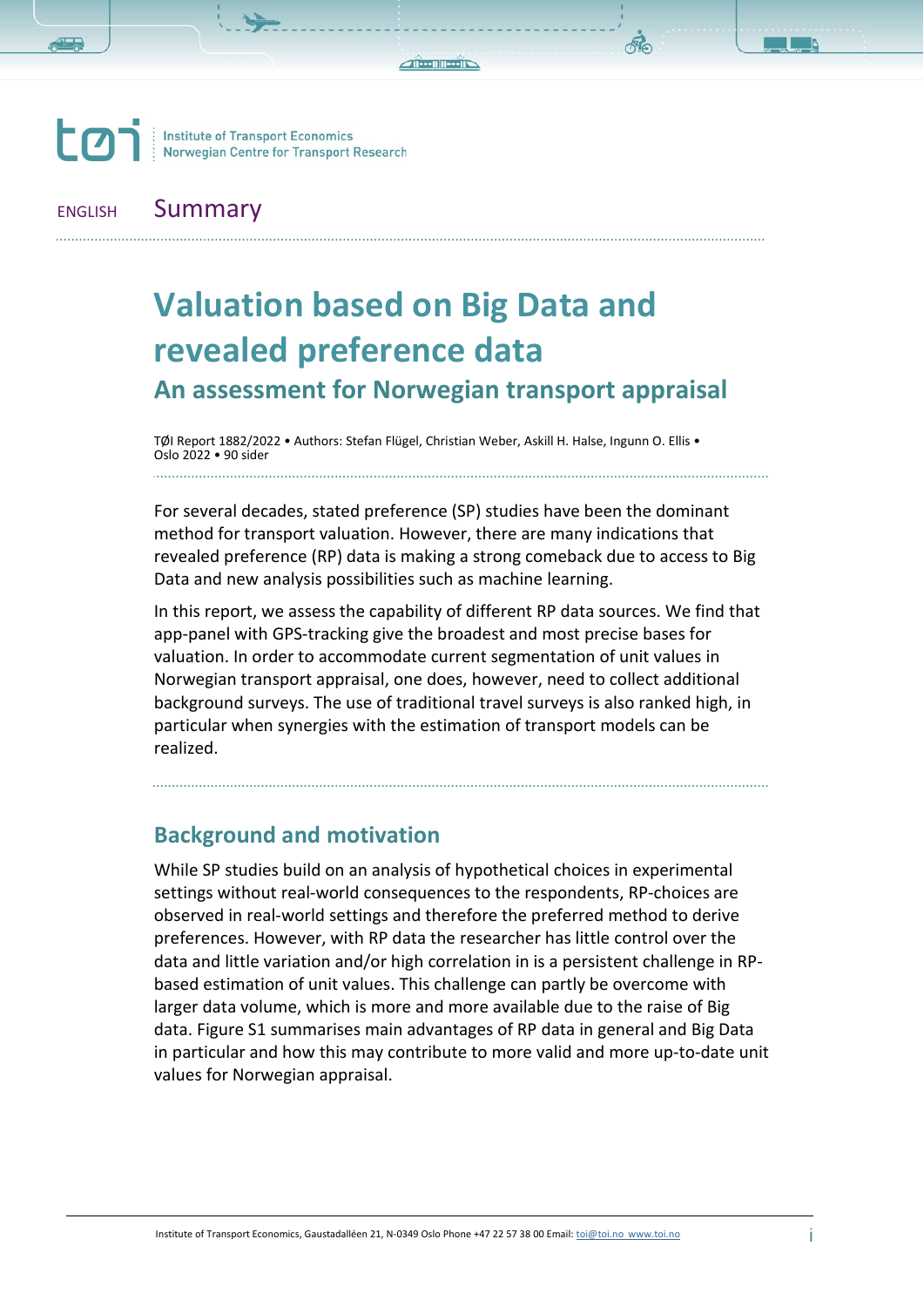



*Figure S1: Overview over motivation of use of revealed preference (RP) data and Big Data for transport valuation.*

# **Work tasks and method**

The conclusions and recommendations in this report are based on:

- 1) A literature review on valuation based on RP/Big Data
- 2) A list up of possible data sources and a discussion of their relevance for valuation.
- 3) An assessment of relevant combination of data sources and unit values based on 19 different criteria. Scores are given on a scale of 1 to 5. The scoring was partly based on an internal Delphi survey.
- 4) A synthesis of the assessment in three groups of criteria: "Access and general quality", "Analysing opportunity for valuation" and "Flexibility, synergies and future perspective"
- 5) A practical description of three of the most promising approaches
- 6) A case study to illustrate some challenges of aggregated data sources

## **Data sources**

For a data source to be relevant for valuation, the following need to apply:

- 1) The data need to be available in Norway or there needs to be clear path to how it can be made available.
- 2) The data set must give direct or indirect information on the behaviour of travellers, either in the form of individual choices or in the form of aggregated market shares.
- 3) The data set needs to enable the attachment of relevant and sufficiently precise attributes to the different alternatives in the choice set.
- 4) Some of the choices that are observed need to imply an actual trade-off between at least two attributes that are relevant for the underlying unit value. Attributes, like time and cost, can be positively correlated (and they often are in practice), but there needs to be some mechanisms (at least for a subset of choices) where variation in the data is invoked (e.g. through road tolls).Table S1 provides an overview of the included data sources and their main characteristics.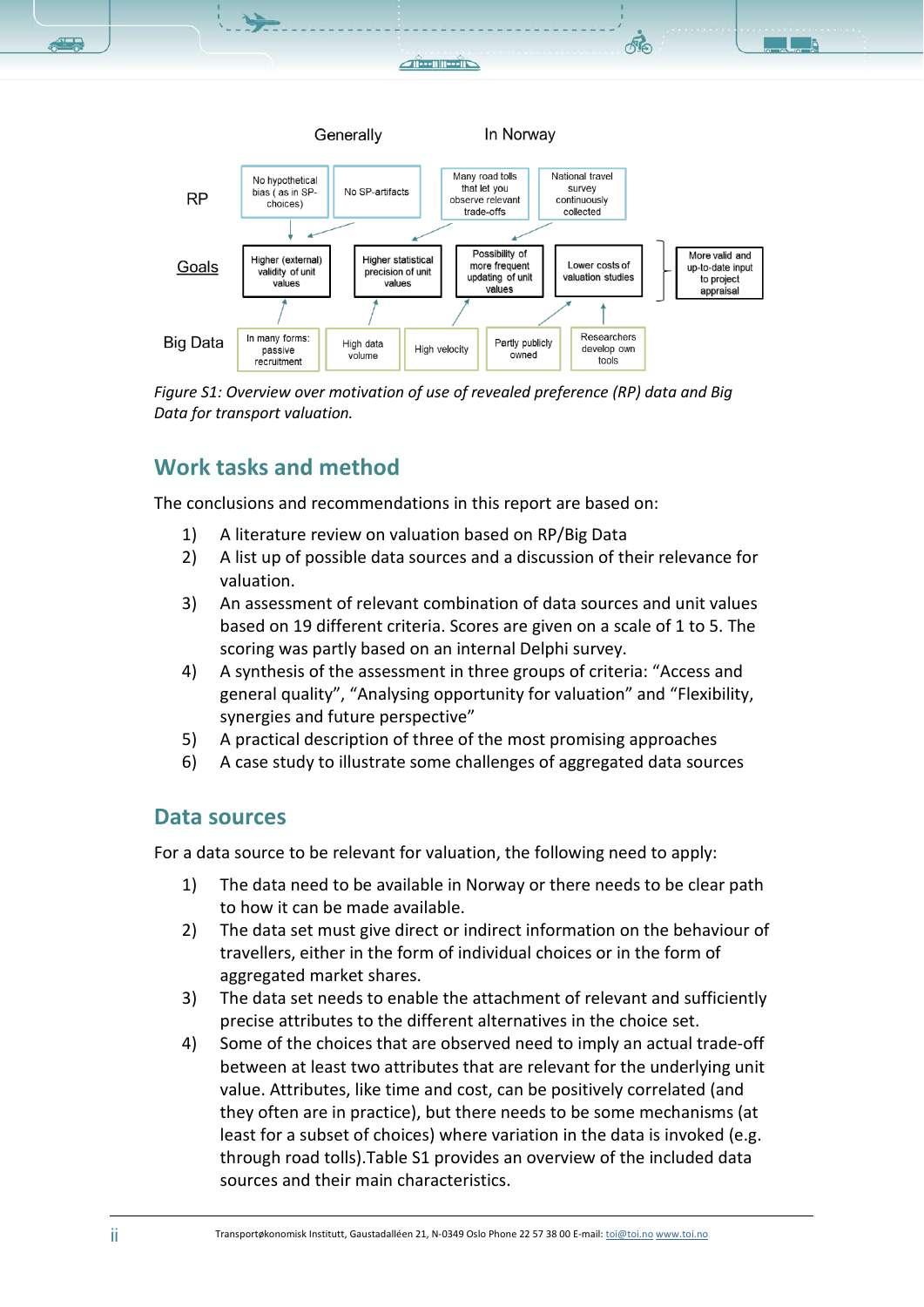

**RE** 

| Data source                                          | Technology                                                                        | (Assumed) data<br>owner / access<br>for researcher                         | (Assumed) level of<br>aggregation of<br>data     | <b>Most</b><br>applicable<br>choice context<br>/ unit value         |
|------------------------------------------------------|-----------------------------------------------------------------------------------|----------------------------------------------------------------------------|--------------------------------------------------|---------------------------------------------------------------------|
| <b>National RVU</b>                                  | <b>Traditional travel</b><br>survey                                               | Transport<br>authority / free                                              | Disaggregated<br>(trips of single)<br>persons)   | Mode choice /<br>various                                            |
| <b>Mobile data</b>                                   | Call Detail Record via<br>cell towers                                             | Commercial<br>providers as Telia<br>/ costly                               | Aggregated (BSU<br>or routes)                    | Route choice<br>(mainly long<br>distance) /<br>VTTS car             |
| App panel with<br><b>GPS-tracking</b>                | GPS/A-GPS, GNSS                                                                   | Researchers / free<br>access to own<br>panels                              | Disaggregated<br>(trips of single)<br>persons)   | Mode- and<br>Route choice /<br>various                              |
| <b>Automatic traffic</b><br>counters (ATC)           | Sensors (typically<br>electrical induction)                                       | NPRA / free                                                                | Aggregated<br>(points)                           | Route choice /<br>VTTS car                                          |
| <b>Toll transaction</b><br>data                      | ANPR cameras and<br><b>RFID devices</b>                                           | NPRA / free<br>(limited as of<br>today)                                    | Disaggregated<br>(cars over different<br>points) | Route choice /<br>VTTS car                                          |
| <b>Tracking data</b><br>from commercial<br>providers | Various (GPS,<br>Navigation<br>devices,)                                          | Commercial<br>provider as<br>TomTom or fitbit<br>/ costly                  | Aggregated (BSU<br>or routes)                    | Route choice /<br>VTTS car                                          |
| <b>Dedicated</b><br>cameras and<br>sensors           | Various (ANPR, RFID,<br>bluetooth tracking<br>and magnetic<br>sensors             | Researchers / free<br>access to self-<br>installed<br>hardware and<br>data | Disaggregated<br>(cars over different<br>points) | Route choice /<br>VTTS car                                          |
| Mobility-as-a-<br><b>Services ordering</b><br>data   | Stored data from<br>apps                                                          | MaaS providers as<br>Bolt or Ruter /<br>unclear of today                   | Disaggregated<br>(trips of single<br>persons)    | Various / VTTS<br>(waiting time)                                    |
| <b>Automatic</b><br>passenger counts<br>(APC)        | Various (camera<br>technology, mobile<br>phone tracking<br>and/or light barriers) | PT providers /<br>free (some<br>restrictions)                              | Aggregated<br>(station-<br>pair/departure)       | Submode-<br>departure<br>choice /<br>crowding<br>multiples          |
| Camera-based<br>crowd counts at<br>stations          | Cameras (supported<br>by machine learning)                                        | Researchers / free<br>access to self-<br>installed<br>hardware and<br>data | Aggregated<br>(station/departure)                | Wait for next<br>departure at<br>station /<br>crowding<br>multiples |

#### *Table S1: Overview of data sources.*

## **Summary of assessment**

Data access and general quality was assessed based on the following criteria:

- Access to relevant and updated RP data
- Resources required for data access and maintenance (high score for low resources needed by the executing body of the valuation study; original costs by others not included)
- Resources required for data processing (high score for low resources needed by the executing body of the valuation study; original costs by others not included)
- Data volume
- Coverage (high score if all of Norway is covered)
- Representativity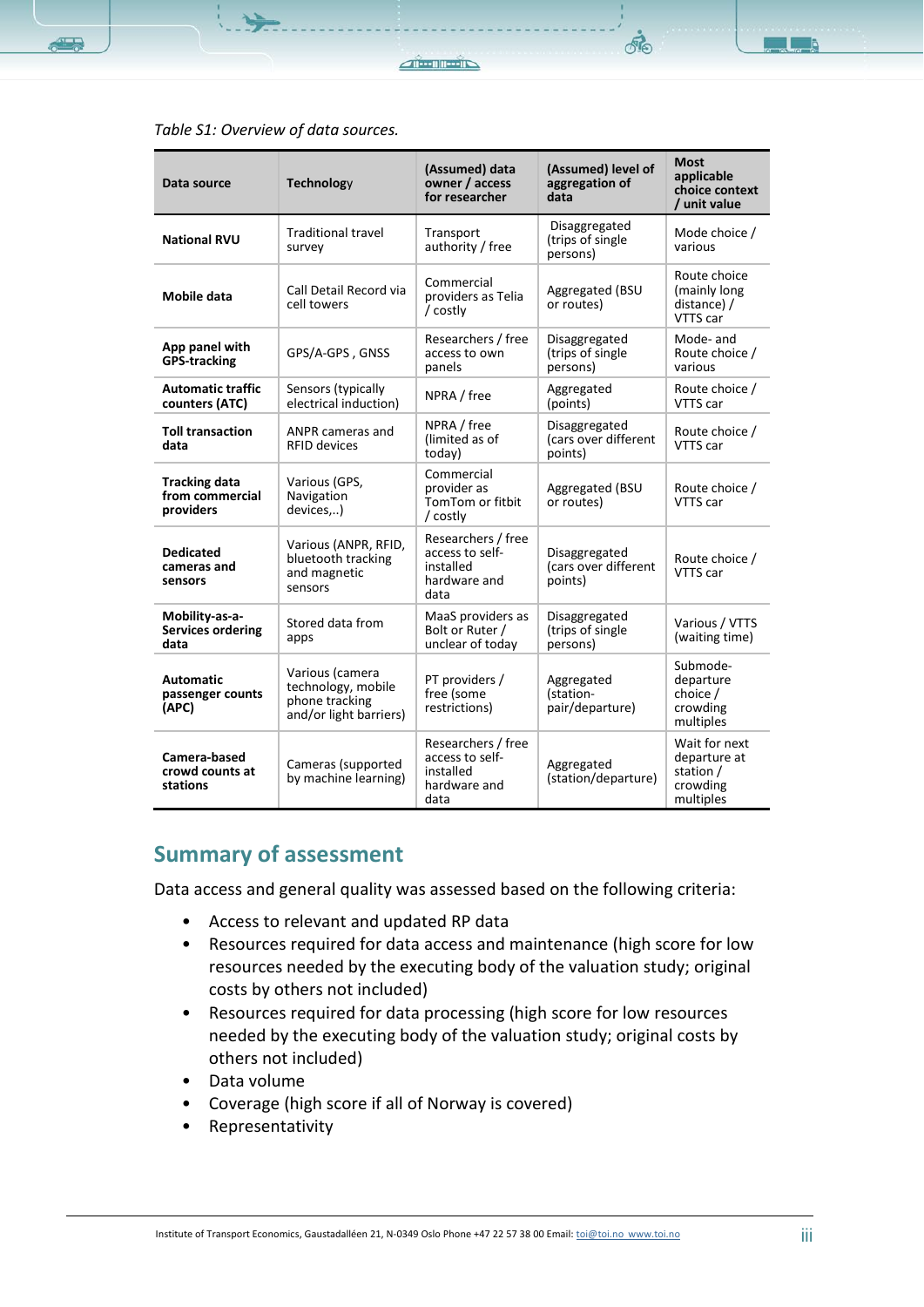While the latter 3 criteria may depend on the unit value of interest, the total scores for this group of criteria is rather stable across different relevant unit values.

The criteria for Opportunities for analysis for valuation were:

- Observation of actual choices
- Quantification of attributes and costs of chosen alternative
- Identification/modelling of non-chosen alternatives (choice set)
- Quantification of attributes and costs of non-chosen alternative
- Variation and correlation in central attributes
- Possibility to control for other effects
- Possibility to segment (current segmentation)
- Possibility for combined RP-SP models and other advanced estimation methods

The last group of criteria encompasses flexibility, synergies and future perspective of the data sources. This group is assessed from a general perspective and not from the perspective of the researchers (as the two previous groups). The following criteria where included:

- Possibility to frequent and continuous data collections in future
- Possibility to segment results beyond current segmentation
- Synergies with transport models
- Other synergies
- Relevance for new trends/technologies

Figure S2 gives an overall ranking of the evaluated data types. The scores for opportunity for analysis for valuation apply to the unit value with the best score within each data type.



*Figure S2: Overall ranking of RP-data types for valuation.*

App panel with GPS-tracking is ranked highest overall.

The scores for Opportunities for analysis vary with the underlying unit values.

Besides the total scores, an important information is also how many unit values the data source in applicable for. Table S2 summaries our findings.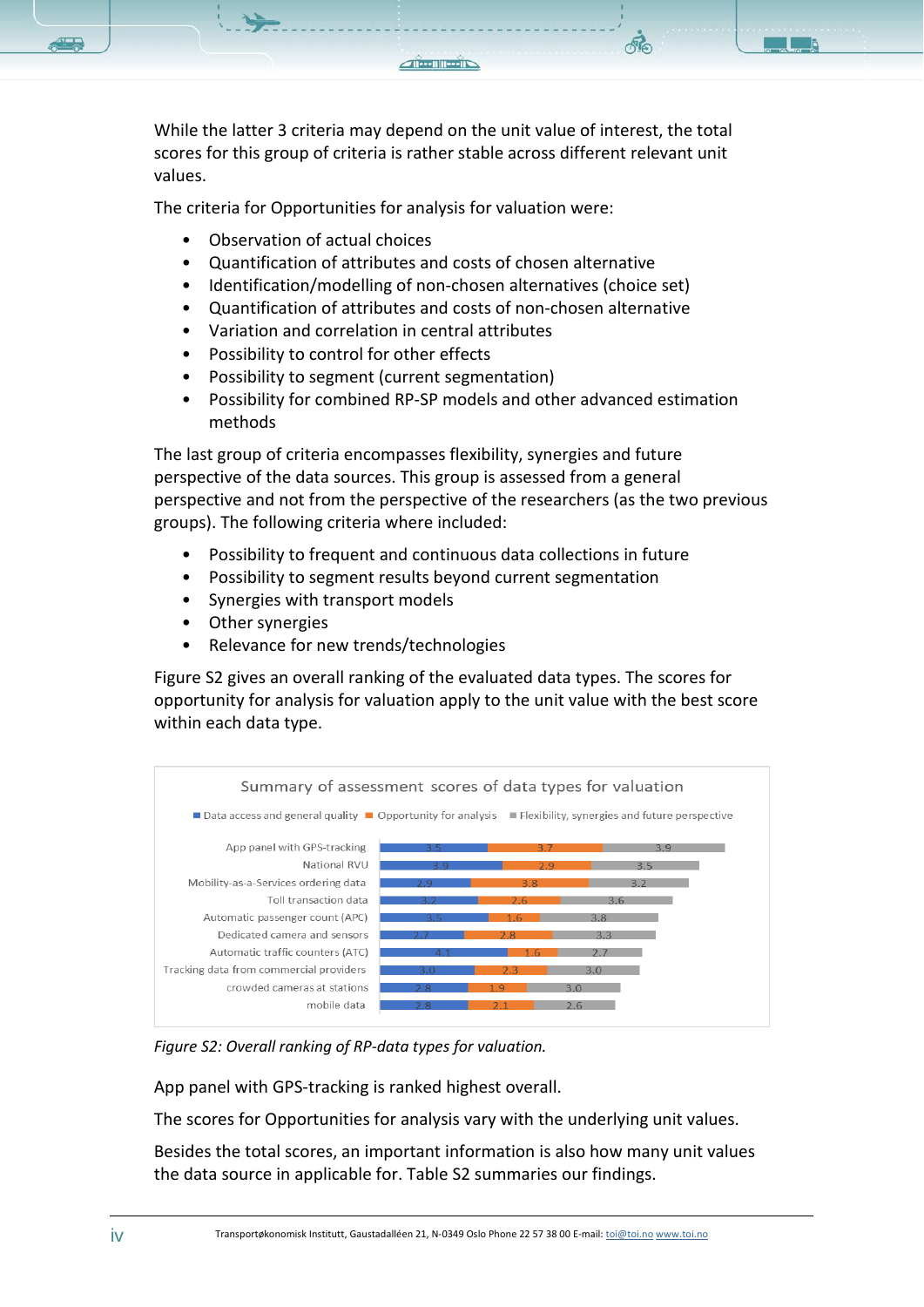ഷ്ണ

| Data source                                       | <b>Number of unit</b><br>value data is<br>applicable* | <b>Total score</b> | <b>Main</b><br>advantage                                                                       | Main disadvantage                                                                                      |
|---------------------------------------------------|-------------------------------------------------------|--------------------|------------------------------------------------------------------------------------------------|--------------------------------------------------------------------------------------------------------|
| <b>National RVU</b>                               | 6                                                     | $2.2 - 2.9$        | covers current<br>requirement<br>for<br>segmentation                                           | imprecise spatial<br>information                                                                       |
| mobile data                                       | $\overline{2}$                                        | $1.7 - 2.1$        | somewhat<br>better control<br>over routes<br>compared to<br>ATC, at least for<br>long distance | little control and<br>possibility for<br>segmentation;<br>works poorly for<br>short distance<br>routes |
| App panel with GPS-<br>tracking                   | 10                                                    | $3.3 - 3.7$        | detailed<br>information on<br>routes                                                           | trip purpose<br>unreliable<br>observed                                                                 |
| <b>Automatic traffic</b><br>counters (ATC)        | $\mathbf{1}$                                          | 1.6                |                                                                                                | routes not directly<br>observed                                                                        |
| <b>Toll transaction data</b>                      | $\overline{2}$                                        | 2.6                | can distinguish<br>car types                                                                   | works only in<br>networks that<br>contain road tolls                                                   |
| <b>Tracking data from</b><br>commercial providers | $\overline{2}$                                        | $2.1 - 2.3$        | better control<br>over route than<br>mobile data<br>and ATC                                    | little background<br>information                                                                       |
| <b>Dedicated cameras</b><br>and sensors           | 4                                                     | $2.7 - 2.9$        | good control<br>over routes<br>given good<br>sufficient<br>coverage of<br>cameras              | trip purpose not<br>observed                                                                           |
| <b>Mobility-as-a-Services</b><br>ordering data    | $\overline{2}$                                        | $3.5 - 3.8$        | direct and<br>precise<br>information on<br>attribute values                                    | trip purpose not<br>observed, open the<br>app likely<br>endogenous                                     |
| <b>Automatic passenger</b><br>counts (APC)        | $\mathbf{1}$                                          | 1.6                |                                                                                                | OD not directly<br>observed                                                                            |
| crowded cameras at<br>stations                    | $\mathbf{1}$                                          | 1.9                |                                                                                                | Works only under<br>specific conditions                                                                |

### Table S2: Number of applicable unit values and range of total scores for Opportunity of analysis for estimation of unit values

# **Illustrations and case study**

The report also contains a more practical description of three of the most promising approaches (National RVU, Fotefar, which is a upcoming GPS-app tracking software, and toll transaction data) as well as a case study using aggregated data sources (traffic counts, mobile data and data from TomTom). The latter illustrates some of the practical difficulties in using aggregated data to derive unit values.

# **Conclusion and recommendation**

Below we summarise our main conclusions:

1) As of today, travel surveys such as **national RVU** are the most relevant data source with regard to the current segmentation of unit values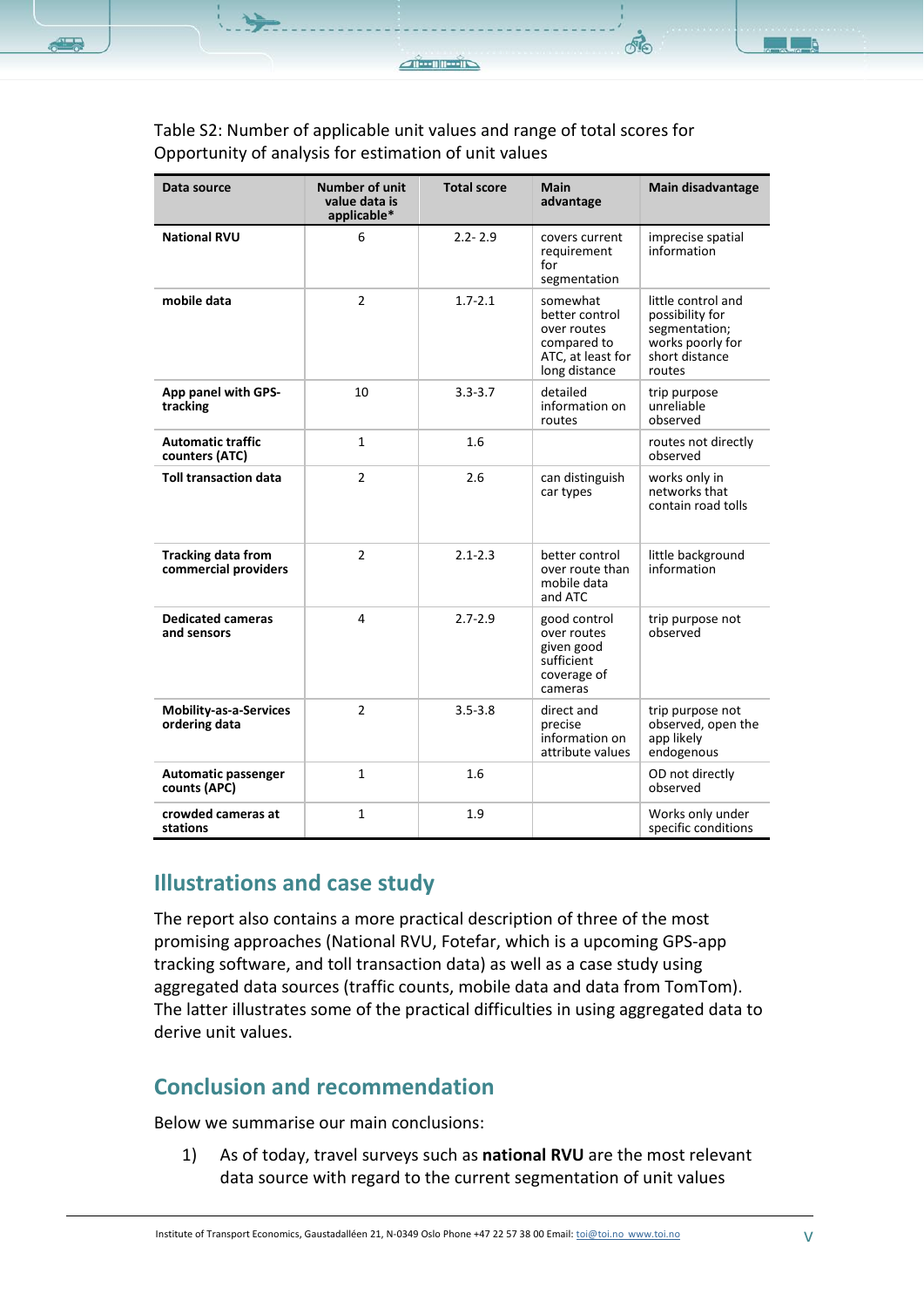which require information about travel purposes. There are large potential synergies with transport models and one should consider aligning the next RTM estimation with the next valuation study. In this connection, it may be appropriate to move away from the current RVU, and rather design a more tailored survey that is better suited for both demand modelling and valuation.

- 2) **Data from apps that can track individuals** with GPS or other high resolution/frequency sensors score overall best in our assessment. The ability to add background information is important. This may require additional data collection, for instance in form of surveys.
- **3) A combination of surveys (and/or register data) and GPS tracking is considered the best option and something that is recommended to work towards.**
- 4) **Aggregated data** (e.g. counting data on roads and public transport) place great constraints on analysis opportunities and will hardly be sufficient for national unit values given requirements coverage and in the current segmentation. That said, it can – based on appropriate case studies – help to validate the absolute level of the value of time (VTTS).
- 5) Aggregated **mobile data** provides better analysis options compared to counting data, at least for intercity travel, but is quite expensive to get access to. As other aggregated data sources it has clear limitations compared to more disaggregated data sources.
- 6) **Toll transaction data that tracks individual cars** will be able to provide information of route choice of individuals or groups in areas with a good coverage of road tolls and there are different possibilities to add individual background variables. Such data would in most cases not be completely anonymous, but access to non-anonymous data for research purposes would most likely be feasible under the current data protection legislation. However, facilitating access to data would require some goodwill and effort of the owners of the data. A more flexible (but more expensive) alternative to this data is to set up d**edicated cameras for automatic number plate recognition** (ANPR).
- 7) **Aggregated App-data from commercial enterprises** can also be a promising alternative. NPRA has access to aggregated tracking results from e.g. TomTom, a data source which could be utilized more for studying route choice behaviour, e.g. at toll roads across the country. In order to use TomTom data for research, access to more information about data collection and data processing, and the possibility the share this information with the public, are crucial. There are currently also major limitation in sharing data and publishing results from data analysis.
- 8) Most data sources mentioned under  $4$ ) 7) have a fundamental advantage in their passive recruitment. The data sources are therefore interesting for the quality assurance of survey and app-based studies where unobservable factors can affect the level of the VTTS due to sample selection bias. That said, there can also be some biases in the sample of mobile companies and app-data providers.